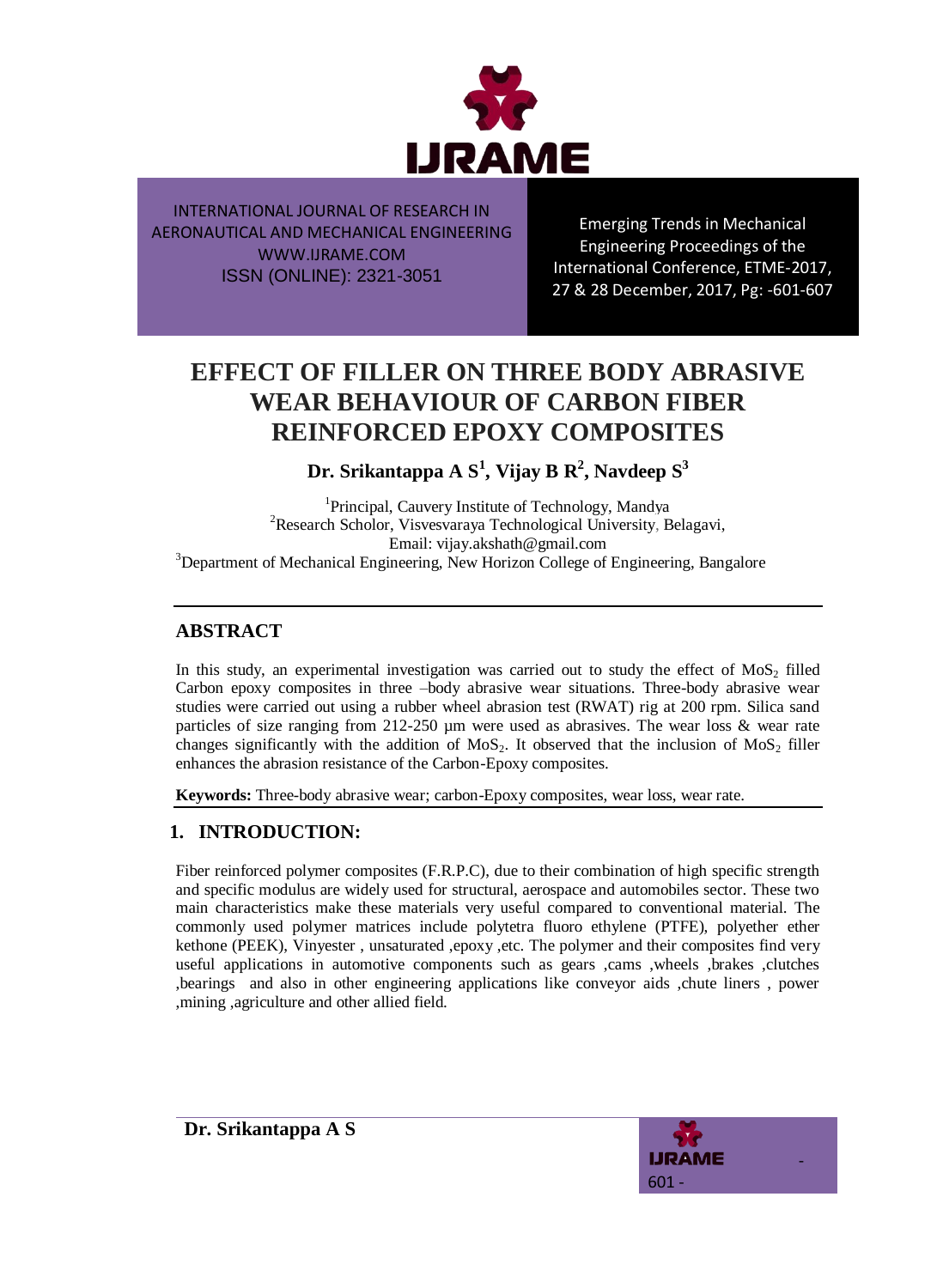

Emerging Trends in Mechanical Engineering Proceedings of the International Conference, ETME-2017, 27 & 28 December, 2017, Pg: -601-607

### **1.1 Abrasion Wear Mechanism**

Abrasive wear can be defined as one in which hard asperities on one body, moving across a softer body under some load, penetrate and remove material from the surface of the softer body, leaving a groove. These hard "asperities" may in fact be small discrete particles or may be big discrete particles on a large body. Abrasive wear can occur as two body abrasion, three body abrasion, or a combination. To understand the law stress abrasive wear mechanism of the metallic or ceramic counterpart needed to be addressed. it is therefore necessary to understand the basic phenomenon of three body abrasion. Several researchers have reported on the abrasive wear behaviour of FRPCs.

### **2. EXPERIMENTAL DETAILS:**

**2.1 Materials and Methods**

| <b>SL</b> | <b>Composites</b> | <b>Reinforcement</b> | Matrix%) | <b>Filler%</b> |
|-----------|-------------------|----------------------|----------|----------------|
|           |                   | $(\%)$               |          |                |
|           | CF/Epoxy          | 40                   | 60       |                |
|           | CF/Epoxy/Filler   | 35                   | 60       |                |
| 3         | CF/Epoxy/Filler   | 32                   | 60       | 8              |

#### Table: 1 Composition of Plates Fabricated

#### **2.1.1 Specimen Preparation**

The steps involved in preparation of carbon fiber reinforced epoxy composites laminates by hand layup technique is as follows:

Step 1: The rectangular box of dimension 100mm×170mm is cleaned with soft brush using acetone to remove the dust. A layer of wax is coated on the cleaned surface for the easy removal of the laminate after curing. Carbon fiber strand is cut to fit rectangular box.

Step 2: The epoxy resin is weighed and is poured in to a bowl. Hardener K12, which is 2%-6% that of the weight of epoxy resin is added to the bowl containing epoxy and stirred uniformly



**Dr. Srikantappa A S**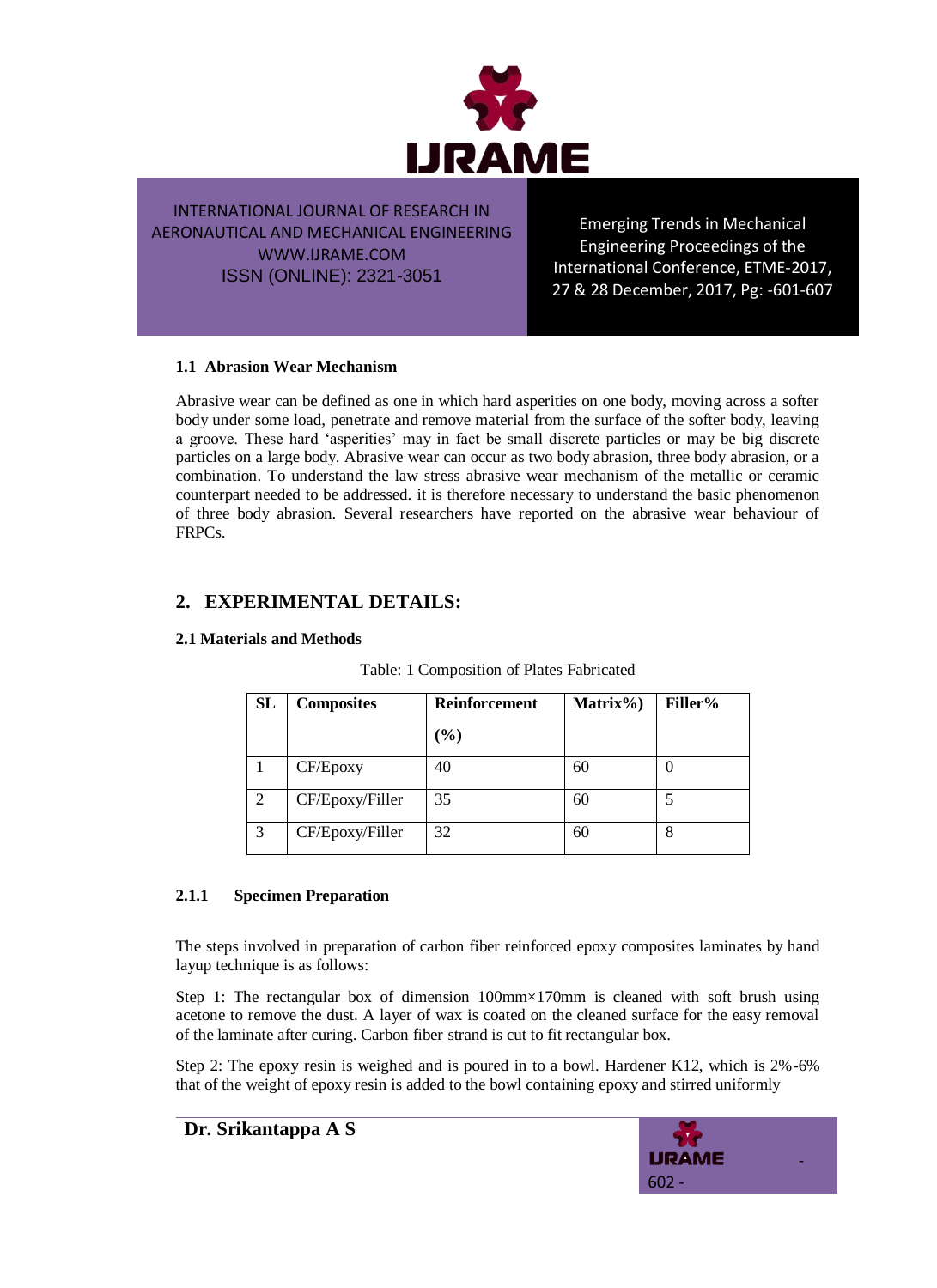

Emerging Trends in Mechanical Engineering Proceedings of the International Conference, ETME-2017, 27 & 28 December, 2017, Pg: -601-607

Step 3: The first layer of epoxy resin is coated on the wax on which a single strand of carbon fiber is placed. Again a layer of epoxy is coated on which the carbon fiber strands is placed. Same procedure is repeated until the desired thickness is obtained. Alternate layers of epoxy and carbon fiber are placed

Step 4: On the top most surface of the carbon fiber a flat plate of laminate with same dimensions is placed. The pressure is applied manually for the extra epoxy resin to squeeze out from sides of the laminates.

Step 5: The laminate is cured under light pressure for 2 hrs, followed by curing at room temperature for 24 hrs. By following the same procedure as said above composite material having filler composition of 5% and 8% is prepared. The wear behaviour of all the composite laminates are tested.

### **2.2 Abrasive Wear Studies**

The schematic representation of rubber wheel set up is as shown in figure 1.



Fig1: Schematic representation of dry sand rubber wheel abrasion test rig



**Dr. Srikantappa A S**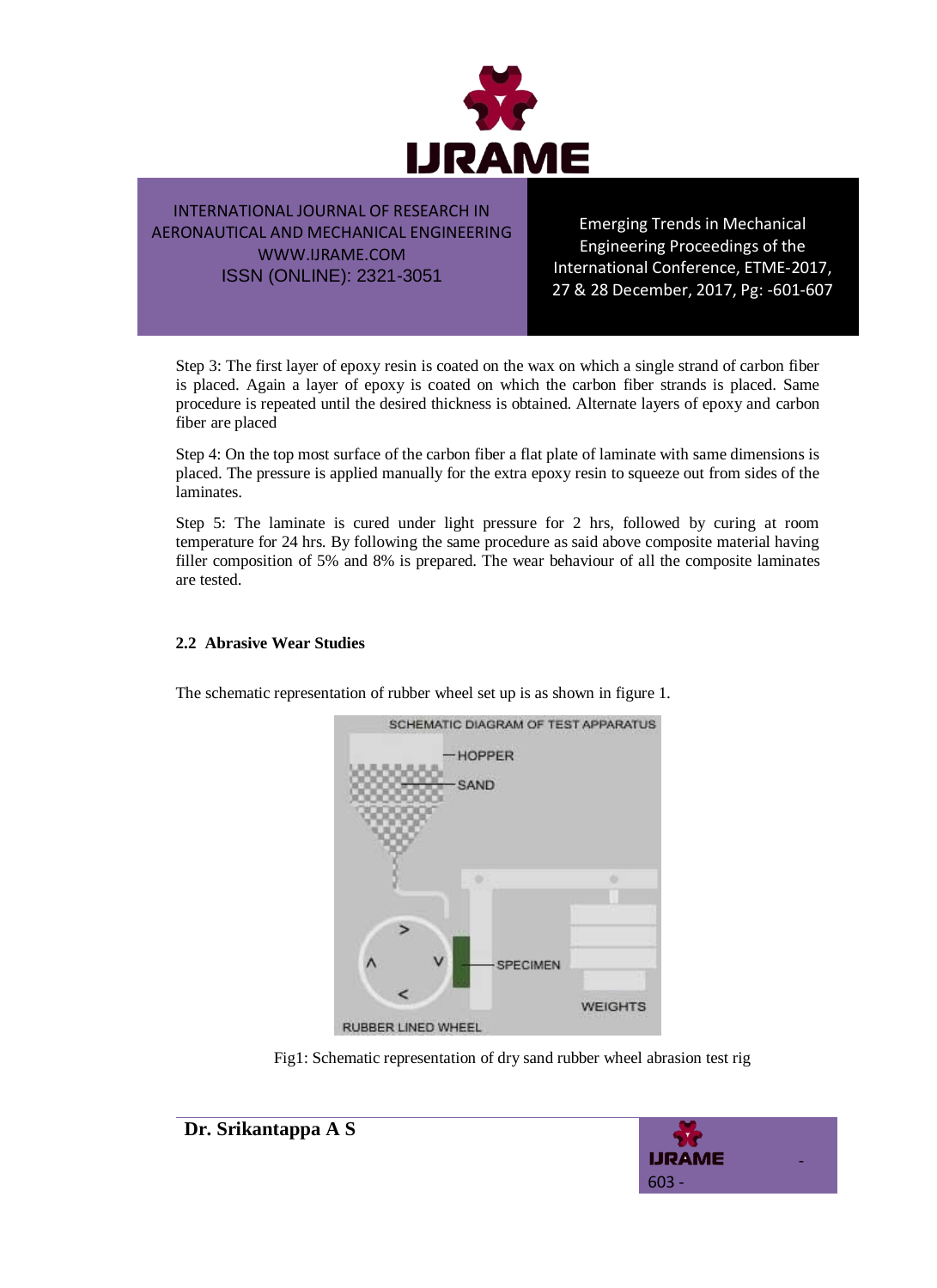

Emerging Trends in Mechanical Engineering Proceedings of the International Conference, ETME-2017, 27 & 28 December, 2017, Pg: -601-607

The abrasive (SILICA SAND OF AFS 60 grade) was fed at the interface between the rotating rubber wheel (200 rpm) and the test sample measuring 75mmx25mmx3mm. The sample was cleaned (DRY) and its initial weight determined in a high precision digital balance (.1mg accuracy) before it was kept in the sample holder. The abrasives were introduced between the test specimens and rotating abrasive wheel composed of the chlorobutyl rubber tyre. The test specimen was pressed against the rotating wheel at a specimen load, applied by means of lever arm while a controlled flow of abrasive abraded the test surface. The rotation of the abrasive Wheel was such that its contact face moved in the direction of the sand flow. The pivot axis of the lever arm lies within a plane, which is approximately tangent to the rubber wheel surface and normal to the horizontal diameter along which the load is applied .At the end of the set test duration, the specimen was removed, thoroughly cleaned and again weighed (final weight). At least three test were performed and the average value were reported. The abrasive studies were carried out at three different load (11, 22 and 35N) at a constant sliding velocity. For varying abrading distance (300-1200 m varied in step of 300 m), sample were abraded for the appropriate time intervals. Weight loss measurements were made at regular test intervals using digital electronic balance. The wear was measured by loss in weight ,which was then converted into wear volume using measuring density data .Before and after wear testing ,sample were tested, sample were cleaned with acetone in an ultrasonic cleaner and then dried. The specific wear rate (Ks)was calculated from the equation

### $K_s(m^3/Nm)=\Delta V/L*D$  (1)

Where ' $\Delta V$ ' is the volume loss in m<sup>3</sup>, 'L' the load in Newton and 'd' is the sliding distance in meters.



Fig2: Typical Appearance of wear scars of abraded composite specimen



**Dr. Srikantappa A S**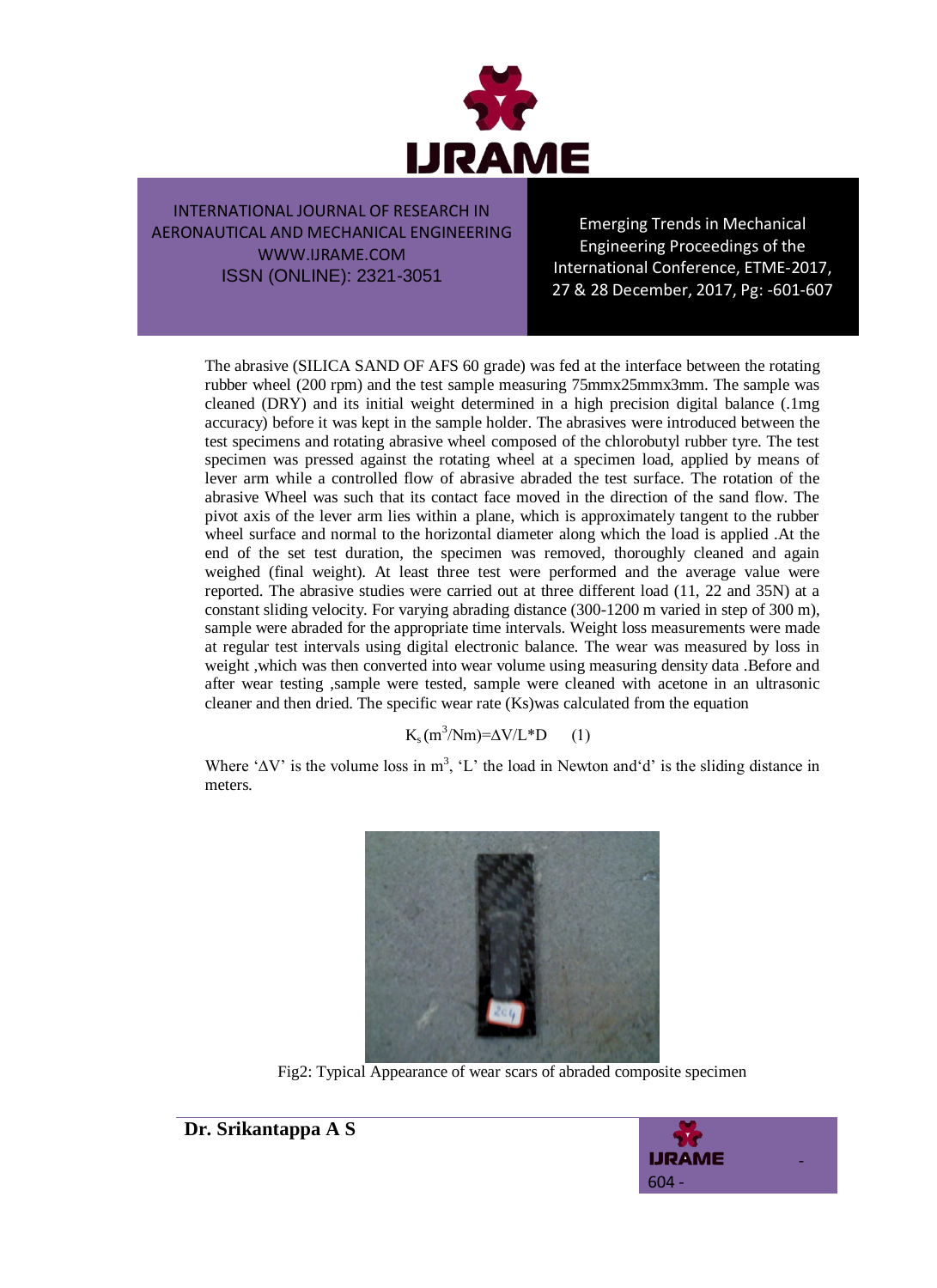

Emerging Trends in Mechanical Engineering Proceedings of the International Conference, ETME-2017, 27 & 28 December, 2017, Pg: -601-607

# **3. RESULTS AND DISCUSSION:**



Fig 3: Wear Loss v/s Abrading distance



Fig4: Wear Loss v/s Abrading distance

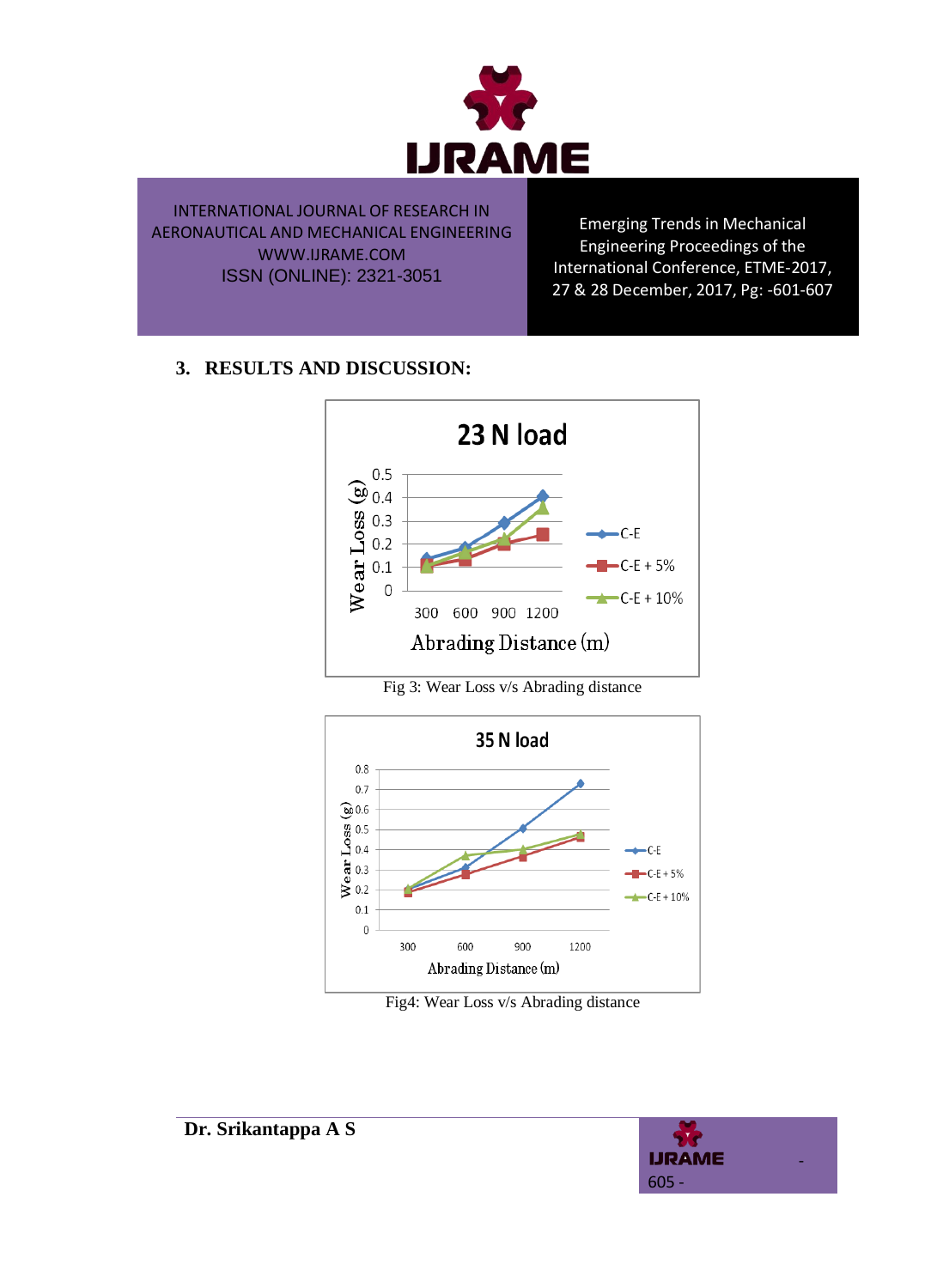

Emerging Trends in Mechanical Engineering Proceedings of the International Conference, ETME-2017, 27 & 28 December, 2017, Pg: -601-607



Fig5: Specific Wear Rate v/s Abrading Distance



Fig6: Specific Wear Rate v/s Abrading Distance

Figure 3 and 4 shows the wear loss for different abrading distance of carbon epoxy fiber with and without filler for different loading conditions. It is clear from the figures that wear loss for carbon fiber-epoxy with  $5\%$  MoS<sub>2</sub> is less when compared to other materials. The graph was plotted under the condition of using dry sand as abrasive. The wear data reveal that the wear volume tends to